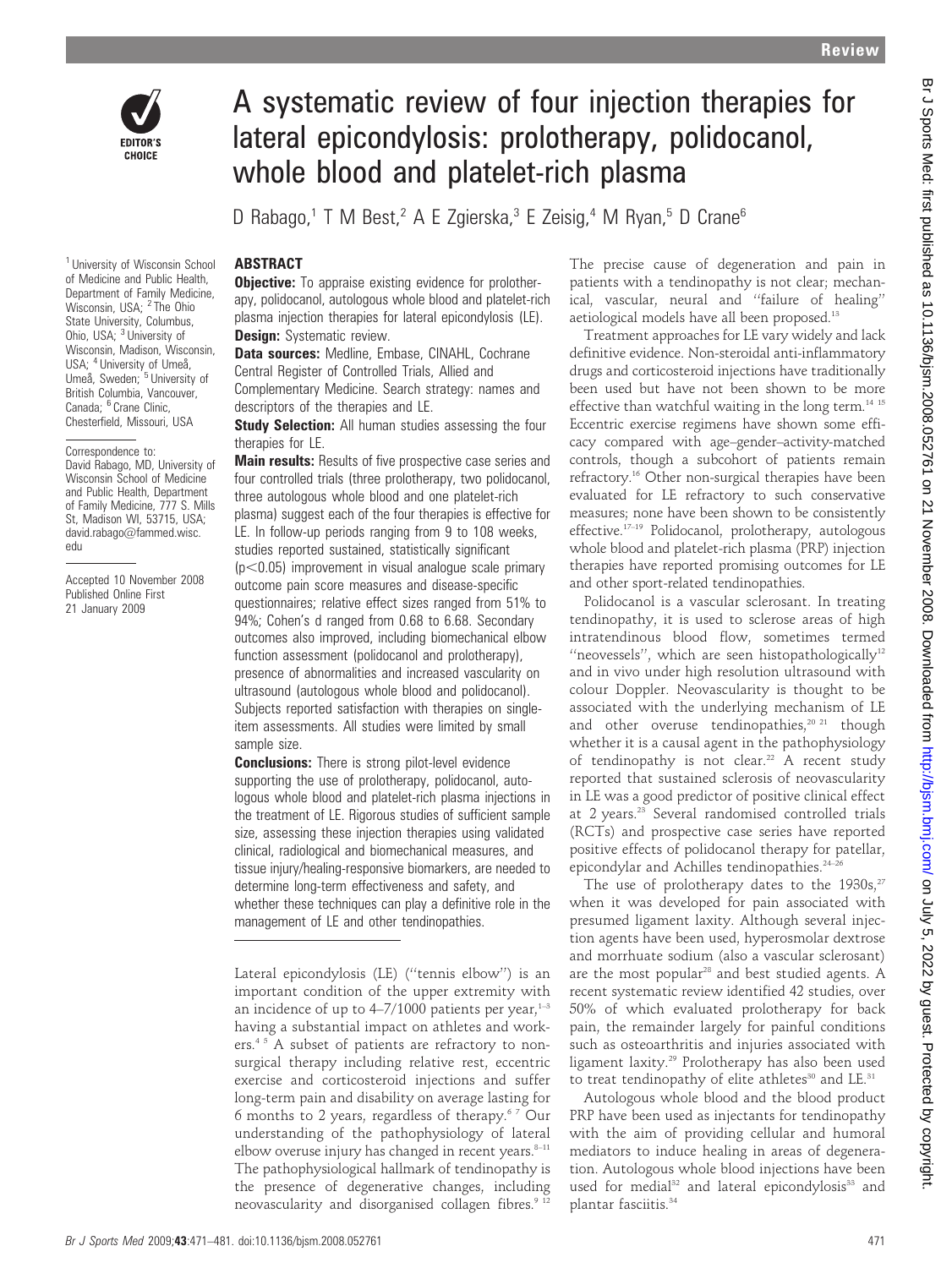Platelet-rich plasma is prepared from autologous whole blood, which is centrifuged to concentrate platelets in plasma. The intention is to augment the native healing process at the site of pain through the action of platelet-derived growth factors (PDGFs). Platelets contain at least six PDGFs vital to bone and soft tissue healing (table 1). The basic and clinical science of PRP has been reviewed.<sup>35</sup> Since the early 1990s PRP has been used for its purported ability to improve soft tissue healing and bone regeneration. The use of PRP is being intensely studied and reports suggest that clinical use is increasing rapidly for  $LE$ ,<sup>36</sup> rotator cuff repair,37 38 acute and chronic muscle strain, muscle fibrosis, ligamentous sprains, and joint capsular laxity (David Crane, MD, personal communication).

These therapies, which target the diseased tendon tissue directly, may interrupt the degenerative cycle associated with tendinopathy and allow the return of the native healing process, ultimately leading to improvement in clinical outcomes. None have been directly compared in any trial setting, but each has been assessed for LE. Because of the potential for prolotherapy, polidocanol, whole blood and PRP injection therapies to be effective for tendinopathies, we undertook a systematic review of the literature for each technique for the treatment of refractory LE.

# **METHODS**

Inclusion criteria included human clinical trials of any design involving pre- and post-treatment assessment evaluating any of the four injection therapies for LE. A literature search was performed by the lead author (DR) and library staff of the following electronic databases: Medline (Ovid Web, 1950–2008 and Medline In-process & Other Non-Indexed Citations), Embase (1974–2008), CINAHL (1982–2008), the Cochrane

|  | Table 1 Synopsis of growth factors contained in platelet-rich plasma <sup>35</sup> |  |  |  |  |  |  |
|--|------------------------------------------------------------------------------------|--|--|--|--|--|--|
|--|------------------------------------------------------------------------------------|--|--|--|--|--|--|

| <b>Growth factor Source</b>                              |                                                                                                                                                                           | <b>Function</b>                                                                                                                                                                                                                                                                                                                                                            |
|----------------------------------------------------------|---------------------------------------------------------------------------------------------------------------------------------------------------------------------------|----------------------------------------------------------------------------------------------------------------------------------------------------------------------------------------------------------------------------------------------------------------------------------------------------------------------------------------------------------------------------|
| Transforming<br>growth factor-<br>beta, $TGF-\beta$      | Platelets, extracellular matrix<br>of bone, cartilage matrix,<br>activated TH <sub>1</sub> cells and<br>natural killer cells.<br>macrophages/monocytes<br>and neutrophils | Stimulates undifferentiated<br>mesenchymal cell proliferation;<br>regulates endothelial, fibroblastic and<br>osteoblastic mitogenesis; regulates<br>collagen synthesis and collagenase<br>secretion; regulates mitogenic effects<br>of other growth factors; stimulates<br>endothelial chemotaxis and<br>angiogenesis; inhibits macrophage and<br>lymphocyte proliferation |
| Basic<br>fibroblast<br>growth factor,<br>bFGF            | Platelets, macrophages,<br>mesenchymal cells,<br>chondrocytes, osteoblasts                                                                                                | Promotes growth and differentiation of<br>chondrocytes and osteoblasts;<br>mitogenetic for mesenchymal cells,<br>chondrocytes and osteoblasts                                                                                                                                                                                                                              |
| Platelet-<br>derived<br>growth factor,<br>PDGFa-b        | Platelets, osteoblasts,<br>endothelial cells.<br>macrophages, monocytes,<br>smooth muscle cells                                                                           | Mitogenetic for mesenchymal cells and<br>osteoblasts: stimulates chemotaxis<br>and mitogenesis in fibroblast/glial/<br>smooth muscle cells; regulates<br>collagenase secretion and collagen<br>synthesis; stimulates macrophage and<br>neutrophil chemotaxis                                                                                                               |
| Epidermal<br>growth factor,<br>EGF                       | Platelets, macrophages,<br>monocytes                                                                                                                                      | Stimulates endothelial chemotaxis/<br>angiogenesis; regulates collagenase<br>secretion; stimulates epithelial/<br>mesenchymal mitogenesis                                                                                                                                                                                                                                  |
| Vascular<br>endothelial<br>growth factor,<br><b>VFGF</b> | Platelets, endothelial cells                                                                                                                                              | Increases angiogenesis and vessel<br>permeability; stimulates mitogenesis<br>for endothelial cells                                                                                                                                                                                                                                                                         |
| Connective<br>tissue growth<br>factor, CTGF              | Platelets through<br>endocytosis from<br>extracellular environment in<br>bone marrow                                                                                      | Promotes angiogenesis, cartilage<br>regeneration, fibrosis and platelet<br>adhesion                                                                                                                                                                                                                                                                                        |

Central Register of Controlled Trials (through third quarter 2008) and Allied and Complementary Medicine (1985–2008). Search strategies utilised the name of each intervention and the names of the injectants (table 2). Reports not cited in the databases above were searched using the Google search engine and the National Institutes of Health (NIH) CRISP electronic database using relevant anatomical descriptors and therapy names. The reference lists of identified studies were reviewed to identify potentially eligible studies. E-mail or phone contact was attempted with relevant author(s) or principal investigator(s) of included articles or abstracts when additional information was needed.

# Identification of eligible studies

The titles and abstracts of all identified studies were screened by the study librarian and the lead author (DR). Studies whose title and abstract clearly indicated that the paper met criteria were reviewed. A description of excluded studies follows.

# Data extraction

The data collection strategy for the methods and results sections of identified papers was determined a priori. Data from prospective case series was extracted by the lead author (DR). Two unblinded authors (DR, TB) assessed each controlled study. Data were extracted using a pre-existing technique.<sup>39</sup> The RCT strength was assessed using the Delphi<sup>40</sup> controlled trial internal validity assessment. Disagreements were resolved by consensus. Using these instruments, the methods and results of each study were described and an overall quality score assigned. Where possible, several measures of ''effect size'' at various follow-up time points were calculated by the authors. (1) ''Per cent improvement'' was calculated for all intervention arms as the change in pain score divided by the baseline score multiplied by 100%. (2) Cohen's d was used as published or, if not provided, was calculated according to one of two formulas: (a) for controlled trials,  $d = [M_1 - M_2]/SD_{pooled}$ , where  $M_1$ ,  $M_2$ were the means in the two groups, and  $SD_{pooled} = \sqrt{[(SD_1^2 +$  $SD_2^2$ /2]; (b) for pre–post assessments, d = [mean of the pre– post difference]/[SD of the mean]; if data for formula ''b'' was not available, then formula ''a'' was applied, when possible. 3) In one study, $33$  effect size was estimated based on the Z value of the Wilcoxon Signed Rank Test according to the formula:  $Z/\sqrt{N}$ , where N equals the number of observations over the two time points.41 An overall evidence grade for each technique was assigned by the lead author (DR) based on the Strength of Recommendation Taxonomy criteria.42

# RESULTS

The search identified 21 reports as possibly relevant; the abstract of each was reviewed. Nine studies met the eligibility criteria. Excluded studies were: general reviews (three), surgical (one), basic science (one), for different indications (three) or editorials (two), or assessed a non-reviewed therapy (one).

#### Table 2 Search strategy

| Tennis Elbow.mp. or ((Tend?nopath*.mp. or tend?nitis or tend?nosis) and<br>Elbow*).mp. or Lateral adj3 Epicondyl*.mp. or Chronic adj3 Elbow adj3 Pain.mp.                                                                            |
|--------------------------------------------------------------------------------------------------------------------------------------------------------------------------------------------------------------------------------------|
| Sodium adj2 Morrhuate.mp. or Dextrose.mp. or Prolotherap*.mp. or<br>Polidocanol*.mp. or ((Platelet adj1 Rich) adj3 Plasma).mp. or Autologous adj3<br>Injection*.mp. or ((Whole adj1 Blood) adj2 Injection)*.mp. or Sclerotherap*.mp. |

3 1 and 2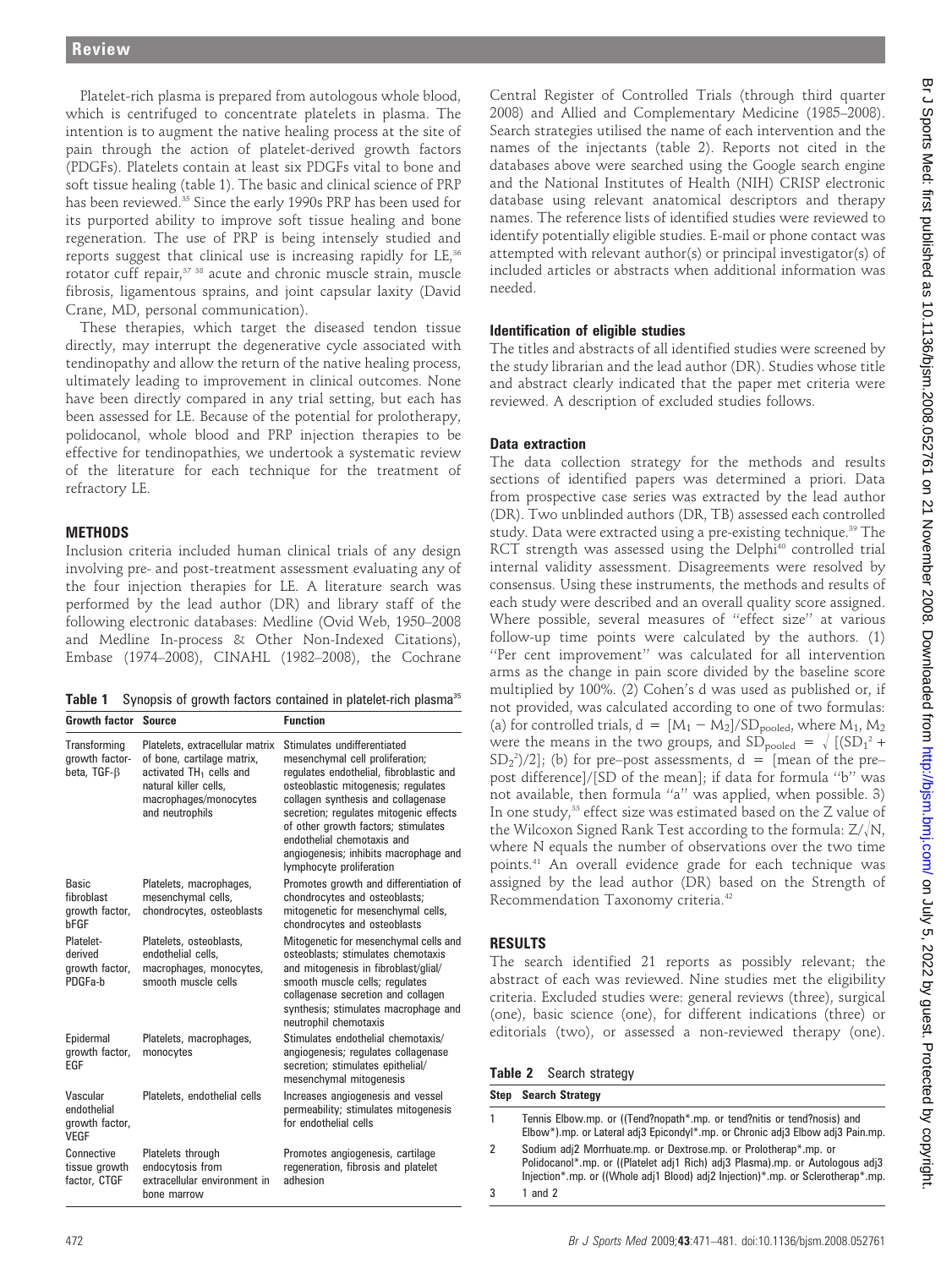Differences in the methods of the four therapies and in outcome measures used prevented pooling of data. Heterogeneity and inter-rater agreement of controlled study quality scoring were not formally assessed. First authors were queried about ambiguous elements of their studies. There was no significant disagreement between the raters.

#### Study outcomes

We identified nine eligible reports, four controlled studies and five prospective case series evaluating effects of prolotherapy (three), polidocanol (two), autologous whole blood (three) and PRP (one) therapies for LE assessing 208 adult subjects (tables 3,4). The common primary inclusion criteria were elbow pain for a minimum of 2 months and being refractory to one or more conservative therapies. The subjects were 19–66 years old, diagnosed with LE due to a variety of work and recreational activities. No study reported the inclusion of elite athletes. Subjects had an average pain duration ranging from 2 to 102 months. Subjects in three studies<sup>25 33 43</sup> underwent ultrasound evaluation as part of the diagnosis and injection protocol and had areas of structural change and neovascularisation within the common extensor tendon. The controlled studies<sup>25 31 36 44</sup> were of moderate to high quality, scoring  $5-9/9$ on the Delphi assessment. All controlled studies compared active solution with a comparison solution with either vasoactive control agents (lidocaine/adrenaline or bupivacaine/ adrenaline)<sup>25 36</sup> or saline.<sup>31</sup> The primary outcome of each study was pain on a visual analogue scale (VAS) or pain questionnaire,<sup>44</sup> though the denominator and specific issue addressed varied slightly. Improvement ranged from 51%25 to 94%45 for the active groups compared with baseline status; Cohen's d effect size ranged from  $0.68^{33}$  to  $6.68^{31}$  indicating a strong effect. Cohen's d was not calculated for some studies due to insufficient data.25 36 45 46

In a prospective case series<sup>43</sup> of subjects receiving ultrasoundguided polidocanol treatment, VAS scores improved by 37% at 3 months ( $p<0.05$ ) and by 55% at 8 months ( $p<0.01$ ). Grip strength significantly improved at 3 and 8 months. Structural defects and vascularity on ultrasound were improved at 8 months. In a subsequent double-blind RCT, Zeisig et  $al^{25}$ compared polidocanol with vasoconstrictive lidocaine/adrenaline injections. Both groups improved their VAS pain scores at 3 months, without significant differences between the groups. Three months following the first treatment session, subjects in both study groups who were unsatisfied with clinical results were offered an additional injection session with polidocanol. Follow-up at 12 months after enrolment showed that additional polidocanol injections improved VAS scores by 51% and 47% compared with baseline in subjects receiving initial polidocanol and adrenaline injection respectively.

In two RCTs, $31$ <sup>44</sup> and one prospective case series, $45$  subjects received either prolotherapy or normal saline. Active subjects in Scarpone et al reported improvement of 90% at 16 weeks compared with 22% for controls ( $p<0.001$ ), with four prolotherapy subjects reporting complete pain resolution. In a small RCT, Glick et al, subjects reported 66% improvement on a disease-specific questionnaire compared with 11.5% for controls ( $p = 0.09$ ). In a prospective case series, Lyftogt<sup>45</sup> reported 94% improvement compared with baseline scores using a novel subcutaneous injection technique ( $p<0.05$ ).

Three prospective case series assessing autologous whole blood were identified.<sup>33 46 47</sup> Each study reported significant ( $p$ <0.05) improvement compared with baseline: Edwards et al

reported 88%,<sup>47</sup> Gani et al reported 64%<sup>46</sup> and Connell et  $aI^{33}$ reported a median score of 0.

In a non-randomised controlled trial<sup>36</sup> comparing a single treatment session of PRP with control injections, PRP subjects improved by a mean of 81% by 27 weeks. PRP subjects were further followed to a mean of 25.6 months, at which point the authors reported 93% pain reduction compared with baseline. Controls reported 17% improvement at 4 weeks; three of five control subjects dropped out before the 8 week follow-up and the remaining two control subjects were not followed further.

Secondary outcome measures also improved in all eight studies. Mishra et  $a^{136}$  reported significant improvement on the Mayo Elbow-Performance Index. Each study assessing whole blood injections reported significant improvement in Nirschl scores.<sup>33 46 47</sup> Zeisig et al<sup>25</sup> and Scarpone et al<sup>31</sup> reported significant improvement in maximal grip strength compared with baseline in the intervention groups. Scarpone et al also reported improved isometric strength in the prolotherapy group compared with controls. Zeisig et  $aI^{43}$  and Connell et  $aI^{33}$  reported decreased structural defects and neovascularity on ultrasound, though these were not reliably correlated with clinical gains. Treatment satisfaction on single-item assessments was reported by 78% of the "polidocanol only" subjects at 12 months,<sup>25</sup> by 93% of the PRP subjects at 25.6 months,<sup>36</sup> and by 100% of subjects in Lyftogt et  $al.^{45}$  Scarpone et  $al^{31}$  reported that prolotherapy subjects qualitatively reported maintenance of treatment effects at 12 months.

#### **DISCUSSION**

Prolotherapy, polidocanol, autologous whole blood and PRP injection therapies have received attention in the treatment of tendinopathies among elite athletes and primary care patients. This is the first systematic review to compare these techniques for a single condition, LE. Each of the studies reviewed is small, and their methodological limitations prevent a consensus recommendation on the use of any of the three therapies compared with another at this time. However, the large effect sizes reported by all studies are compelling and suggest several areas of clinical, theoretical and research interest.

#### Clinical implications

In a technique that places injectant on or near a degenerative area of the tendon–bone insertion, each injectant appears safe. Though not powered to detect rare local or systemic negative effects, no study evaluating any of these therapies for musculoskeletal conditions has reported serious adverse events. Two systematic reviews of prolotherapy<sup>29 48</sup> and a study of negative consequences of prolotherapy<sup>28</sup> reported only minor side effects consistent with injection trauma, suggesting that the prolotherapy injectants themselves are safe. Though vascular sclerosants can theoretically cause tissue necrosis, this was not reported in these studies. The transmission of bloodborne disease is a possibility in each therapy, and underscores the need for universal precautions, including the use of gloves and appropriate handling and disposal of medical waste.

With moderate-to-large effect sizes that far exceed minimal clinically relevant effect sizes for chronic pain,<sup>49</sup> and which are sustained over  $12^{25}$  <sup>31</sup> to 25 months<sup>36</sup> compared with baseline or comparison groups, each technique appears potentially effective for refractory LE, thus expanding treatment options for patients who have failed conservative care. In one author's clinic (EZ) the stepwise treatment algorithm for LE is: (1) conservative measures including eccentric exercise, (2) polidocanol injections,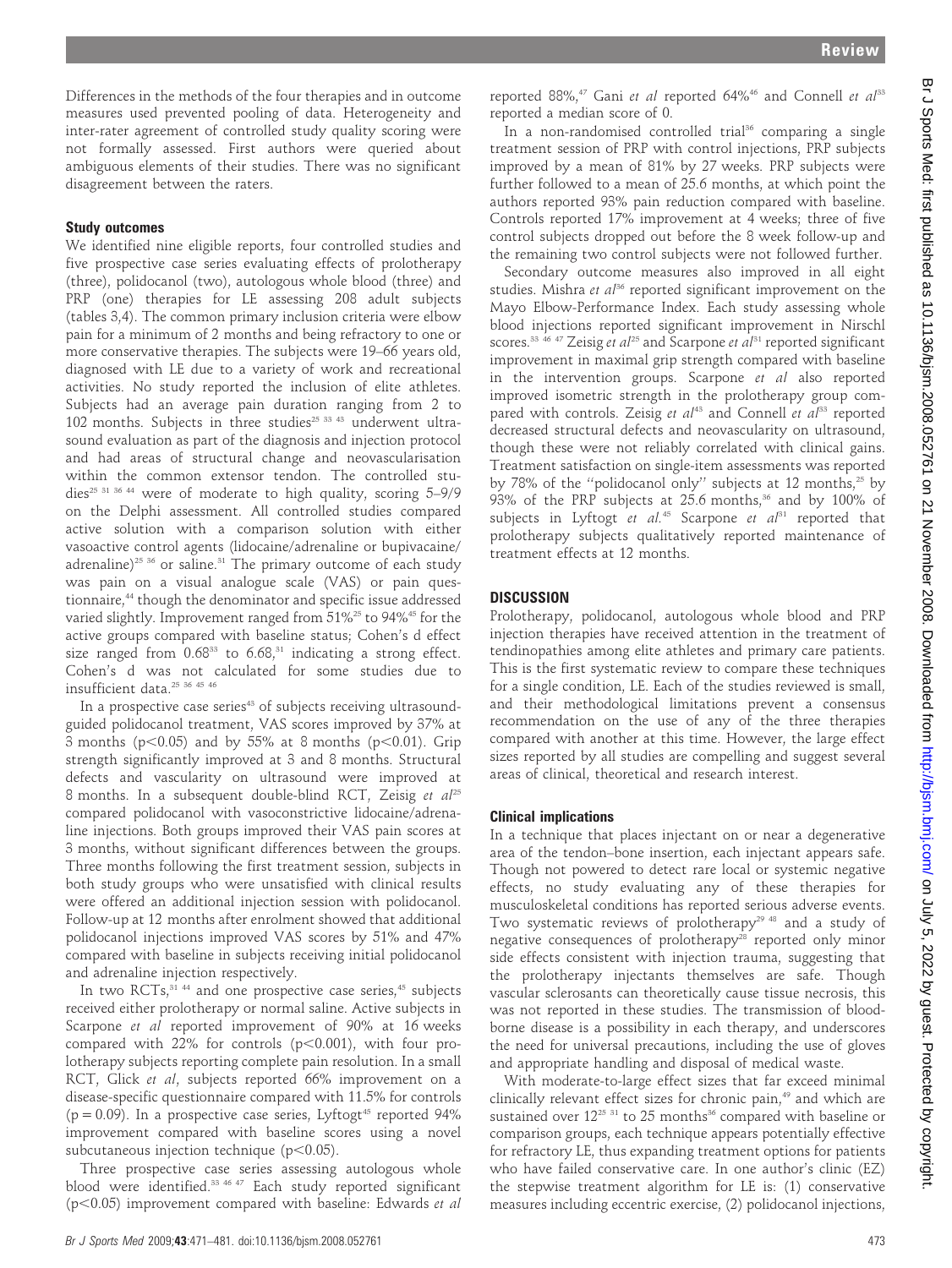| S<br>Table                                                                | Clinical trials of prolotherapy (PrT), polidocanol (Pdl), autologous                                                                                                                                                     |                                                                                                                                                                                                                                                                                                    |                                                                                                                                       |                        |                                                                                                                                                                                                                      | whole blood (AWB) and platelet-rich plasma (PRP) injection therapies for LE                                                               |                                                                                                                                                                               |                                                                                                              |                      |
|---------------------------------------------------------------------------|--------------------------------------------------------------------------------------------------------------------------------------------------------------------------------------------------------------------------|----------------------------------------------------------------------------------------------------------------------------------------------------------------------------------------------------------------------------------------------------------------------------------------------------|---------------------------------------------------------------------------------------------------------------------------------------|------------------------|----------------------------------------------------------------------------------------------------------------------------------------------------------------------------------------------------------------------|-------------------------------------------------------------------------------------------------------------------------------------------|-------------------------------------------------------------------------------------------------------------------------------------------------------------------------------|--------------------------------------------------------------------------------------------------------------|----------------------|
| Study/Type                                                                | <b>Subjects</b>                                                                                                                                                                                                          | Intervention                                                                                                                                                                                                                                                                                       | Injectant/control                                                                                                                     | treatment<br>Ancillary | Follow-up/outcome<br>measures                                                                                                                                                                                        | <b>Results</b>                                                                                                                            | score (Cohen's d and %<br>Effect size of pain<br>improvement)                                                                                                                 | <b>Comments</b>                                                                                              | score, x/9<br>Delphi |
| Zeisig <i>et al</i> 2008 <sup>25</sup><br>Polidocanol RCT                 | age 46 (27–66) years;<br>LE pain for mean<br>36 (16 female); mean<br>21 months; failed $\geq 1$<br>of: PT, eccentric PT,<br>injections, orthotics,<br>ultrasound, botox<br>NSAIDs, steroid<br>acupuncture,<br>injections | comparison group), all<br>subjects were offered<br>optional at 12 weeks;<br>Pdl: at 0 weeks, and<br>"neovessels"; after<br>injection; 0.5-1 ml<br>their 1st injection<br>session (in Pdl or<br>Pdl injections at<br>unsatisfied with<br>U/S-guided, to<br>effects of first<br>12 weeks if<br>total | Pd: 10 mg/ml;<br>$\blacktriangle$                                                                                                     | None                   | 12, 52 weeks;<br>$\blacktriangle$                                                                                                                                                                                    | no between-group differences in<br>pain score, grip strength or<br>satisfaction;<br>$\blacktriangle$                                      | Compared with baseline:                                                                                                                                                       | control subjects<br>were crossed-<br>At 12 weeks,<br>injections, if<br>over to Pdl<br>unsatisfied<br>desired | ၜ                    |
|                                                                           |                                                                                                                                                                                                                          |                                                                                                                                                                                                                                                                                                    | adrenaline; optional<br>Pdl injections at<br>12 weeks (cross-<br>active comparison<br>group: lidocaine +<br>over)<br>$\blacktriangle$ |                        | exertional pain (0-<br>strength; subject<br>satisfaction (0-<br>maximum grip<br>100% scale)<br>100 VAS);<br>$\blacktriangle$                                                                                         |                                                                                                                                           | adrenaline/PdI improved:<br>adrenaline improved:<br>Cohen's d: N/A; Pdl<br>improved: 51%<br>Pdl improved: 23%,<br>Cohen's d: N/A<br>52 weeks:<br>$(p < 0.05)$ ,<br>13%<br>47% |                                                                                                              |                      |
| Polidocanol prospective<br>Zeisig et al 2006 <sup>43</sup><br>case series | age 46 (33-63) years;<br>23 months; failed $\geq 1$<br>of: PT (7), NSAIDs<br>(11), steroid injection<br>11 (7 female); mean<br>LE pain for mean<br>$(7)$ , orthotics $(5)$ ,<br>acupuncture (2),<br>ultrasound (2)       | Pd: at 0 weeks;                                                                                                                                                                                                                                                                                    |                                                                                                                                       | None                   | 12, 35 weeks;<br>$\blacktriangle$                                                                                                                                                                                    | Pain improved by 28 points at 12 weeks and 41 points at 35 weeks ( $p < 0.05$ );<br>$\blacktriangle$                                      | Compared with baseline:                                                                                                                                                       | Prospective<br>case series                                                                                   | $M^{\mathbf{A}}$     |
|                                                                           |                                                                                                                                                                                                                          | $0.4 - 1.1$ ml total                                                                                                                                                                                                                                                                               |                                                                                                                                       |                        | defect (yes/no) and<br>exertional pain (0-<br>strength; structural<br>vascularity (0-2<br>satisfaction (0-<br>maximum grip<br>scale) on U/S;<br>100% scale)<br>100 VAS);<br>degree of<br>subject<br>$\blacktriangle$ | structural defect and degree of<br>vascularity improved at 12 and<br>35 weeks (p<0.05);<br>grip strength, presence of<br>$\blacktriangle$ | 35 weeks:<br>▲                                                                                                                                                                |                                                                                                              |                      |
|                                                                           |                                                                                                                                                                                                                          |                                                                                                                                                                                                                                                                                                    |                                                                                                                                       |                        |                                                                                                                                                                                                                      |                                                                                                                                           |                                                                                                                                                                               |                                                                                                              | Continued            |

# Review

Br J Sports Med: first published as 10.1136/bjsm.2008.052761 on 21 November 2008. Downloaded from http://bjsm.bmj.com/ on July 5, 2022 by guest. Protected by copyright. Br J Sports Med: first published as 10.1136/bjsm.2008.052761 on 21 November 2008. Downloaded from m <http://bjsm.bmj.com/> on July 5, 2022 by guest. Protected by copyright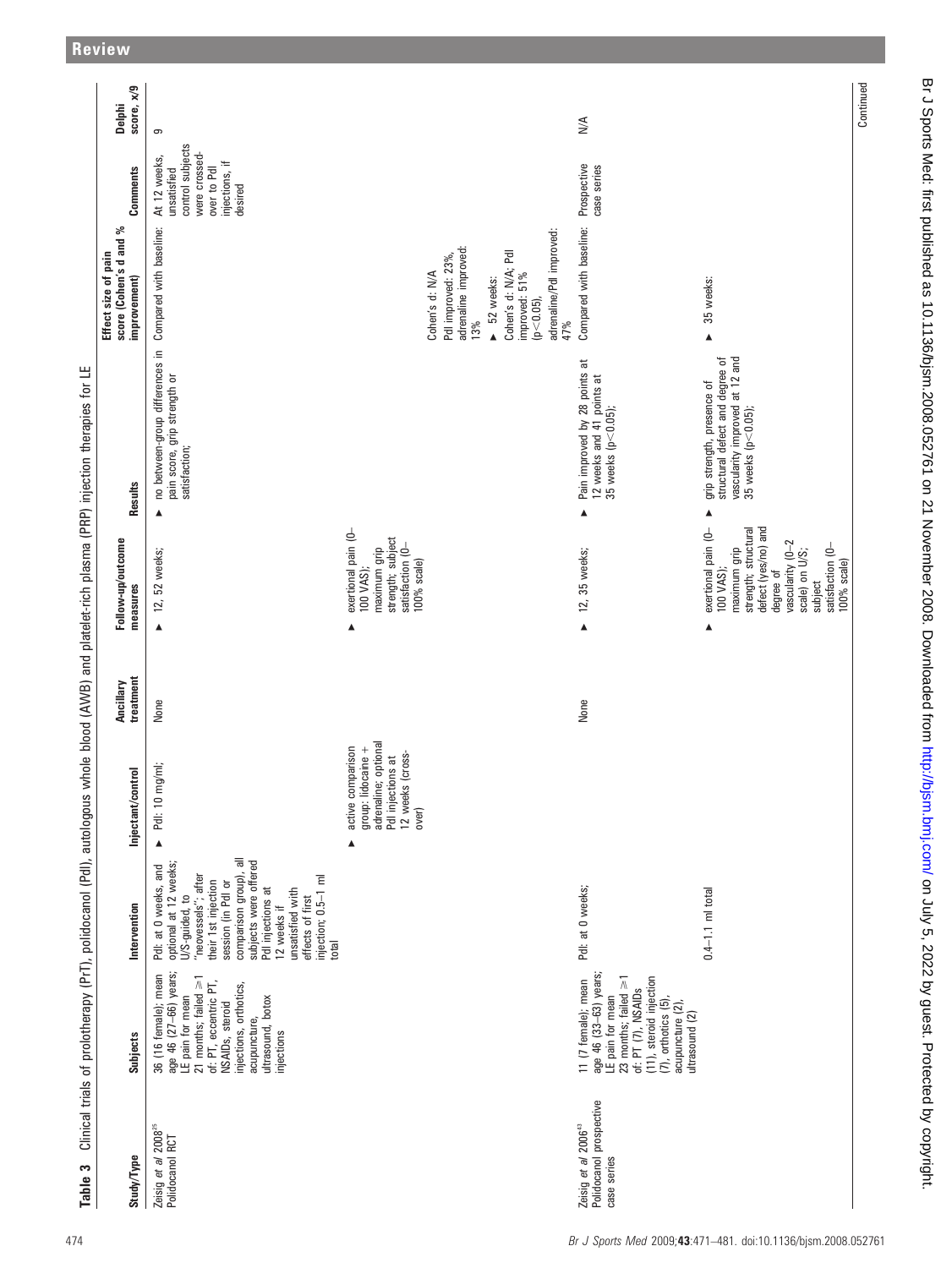| Continued<br>Table 3                                               |                                                                                                                                                      |                                                                                                                      |                                                                         | Ancillary                                  | Follow-up/outcome                                                                                                                  |                                                                                                                                                                | score (Cohen's d and %<br>Effect size of pain                                                                                                                                        |                                                                                                            | Delphi               |
|--------------------------------------------------------------------|------------------------------------------------------------------------------------------------------------------------------------------------------|----------------------------------------------------------------------------------------------------------------------|-------------------------------------------------------------------------|--------------------------------------------|------------------------------------------------------------------------------------------------------------------------------------|----------------------------------------------------------------------------------------------------------------------------------------------------------------|--------------------------------------------------------------------------------------------------------------------------------------------------------------------------------------|------------------------------------------------------------------------------------------------------------|----------------------|
| <b>Study/Type</b>                                                  | <b>Subjects</b>                                                                                                                                      | Intervention                                                                                                         | Injectant/control                                                       | treatment                                  | measures                                                                                                                           | <b>Results</b>                                                                                                                                                 | improvement)                                                                                                                                                                         | Comments                                                                                                   | score, x/9           |
|                                                                    |                                                                                                                                                      |                                                                                                                      |                                                                         |                                            |                                                                                                                                    | Mean subject satisfaction 83%<br>$\blacktriangle$                                                                                                              | Improved: $55\%$ ( $p<0.05$ )<br>Cohen's d: 1.4                                                                                                                                      |                                                                                                            |                      |
| Scarpone et al 2008 <sup>31</sup><br>Prolotherapy RCT              | mean 1.9 years; failed<br>24 (13 female); mean<br>62) years; LE pain for<br>NSAIDs, relative rest,<br>PT, two steroid<br>age 45.7 (19-<br>injections | PrT: at 0, 4, 8 weeks,<br>lateral epicondyle and<br>supracondylar ridge,<br>to tender points at<br>annular ligament; | PrT: 10.7% dextrose<br>$+14.7%$ sodium<br>morrhuate<br>$\blacktriangle$ | None                                       | 8, 16, 52 weeks<br>$\blacktriangle$                                                                                                | compared with baseline, and 3.6<br>points compared with control;<br>At 16 weeks, pain improved<br>$(p<0.05)$ by 4.6 points<br>$\blacktriangle$                 | Compared with baseline:                                                                                                                                                              | unconventional<br>assessment of<br>grip strength<br>consistent,<br>long-term<br>follow-up;<br>Lack of      | $\infty$             |
|                                                                    |                                                                                                                                                      | 1.5 ml total                                                                                                         | .9% saline<br>Control: 0<br>$\blacktriangle$                            |                                            | Resting elbow pain<br>isometric strength;<br>improvement at<br>grip strength;<br>continuity of<br>$(0 - 10$ VAS);<br>52 weeks<br>▲ | at 16 weeks, isometric strength<br>with baseline and control; grip<br>improved (p<0.05) compared<br>strength improved (p<0.05)<br>compared with baseline;<br>▲ | 8 weeks:<br>▲                                                                                                                                                                        |                                                                                                            |                      |
|                                                                    |                                                                                                                                                      |                                                                                                                      |                                                                         |                                            |                                                                                                                                    | improvement compared with<br>at 52 weeks, qualitative<br>control<br>$\blacktriangle$                                                                           | Compared with controls:<br>$(p<0.05)$ , control<br>improved $22\%$<br>PrT improved: 35%<br>16 weeks: PrT<br>improved 90%<br>$(p<0.05)$ ; control<br>improved 20%<br>$\blacktriangle$ |                                                                                                            |                      |
|                                                                    |                                                                                                                                                      |                                                                                                                      |                                                                         |                                            |                                                                                                                                    |                                                                                                                                                                | PrT improved 68%;<br>Cohen's d: 6.68:                                                                                                                                                |                                                                                                            |                      |
| Prolotherapy RCT<br>Glick et al 2008                               | 8 (2 female), mean age<br>50 years; LE pain for<br>longer than 3 months                                                                              | extensor tendon origin;<br>5 ml total<br>6 weeks to the lateral<br>epicondyle and tender<br>PrT: at 0, 3 and         | dextrose<br>and 1% lidocaine<br>PrT: 15%<br>$\blacktriangle$            | All subjects used<br>stretching<br>at-home | Composite score of<br>Pain Questionnaire<br>9 weeks; McGill<br>$(0-45)$ , Physical<br>MOS SF-36<br>Δ                               | compared with baseline and 7<br>points compared with control<br>$(p = 0.086)$ by 7.75 points<br>McGill score improved<br>▲                                     | Compared with baseline:                                                                                                                                                              | Lack of disease-<br>follow-up period<br>measure, short<br>outcome<br>specific                              | $\overline{ }$       |
|                                                                    |                                                                                                                                                      |                                                                                                                      | Control: 0.9% saline<br>and 1% dextrose<br>$\blacktriangle$             |                                            |                                                                                                                                    | points compared with baseline<br>improved $(p = 0.05)$ by 8.4<br>Physical Composite score<br>and control.<br>Δ                                                 | 9 weeks:<br>$\blacktriangle$                                                                                                                                                         |                                                                                                            |                      |
|                                                                    |                                                                                                                                                      |                                                                                                                      |                                                                         |                                            |                                                                                                                                    | Cohen's d statistic calculated to be<br>1.57 and 1.78 for the McGill and<br>MOS measures respectively                                                          | PrT improved: 66%<br>$(p<0.05)$ ; control<br>improved 11.5%                                                                                                                          |                                                                                                            |                      |
|                                                                    |                                                                                                                                                      |                                                                                                                      |                                                                         |                                            |                                                                                                                                    |                                                                                                                                                                | Compared with controls:<br><b>&gt;</b> 9 weeks:                                                                                                                                      |                                                                                                            |                      |
|                                                                    |                                                                                                                                                      |                                                                                                                      |                                                                         |                                            |                                                                                                                                    |                                                                                                                                                                | $= 1.6$<br>Cohen's d                                                                                                                                                                 |                                                                                                            |                      |
|                                                                    |                                                                                                                                                      |                                                                                                                      |                                                                         |                                            |                                                                                                                                    |                                                                                                                                                                | Improved: $54.5\%$<br>(p $<$ 0.09)                                                                                                                                                   |                                                                                                            |                      |
| Lyftogt 2007 <sup>45</sup> Prolotherapy<br>Prospective case series | age 39 (24-64) years;<br>LE pain for mean<br>20 (9 female), mean<br>6 months                                                                         | for mean 8 weeks; to<br>PrT: weekly sessions<br>tendon; 0.5-1.0 ml<br>common extensor<br>tender points at<br>total   | PrT: 20% glucose +<br>0.1% lidocaine<br>$\blacktriangle$                | Modified daily<br>activity                 | intervention (mean<br>follow-up at mean<br>7.2 weeks); final<br>Weekly during<br>19 months;<br>duration of<br>▲                    | pain improved by 6.8 points<br>compared with baseline<br>$(p < 0.05)$ ;<br>A                                                                                   | Compared with baseline:                                                                                                                                                              | Unconventional<br>technique with<br>subcutaneous<br>injections per<br>prolotherapy<br>session<br>$10 - 15$ | $\frac{4}{\sqrt{2}}$ |
|                                                                    |                                                                                                                                                      |                                                                                                                      |                                                                         |                                            |                                                                                                                                    |                                                                                                                                                                |                                                                                                                                                                                      |                                                                                                            | Continued            |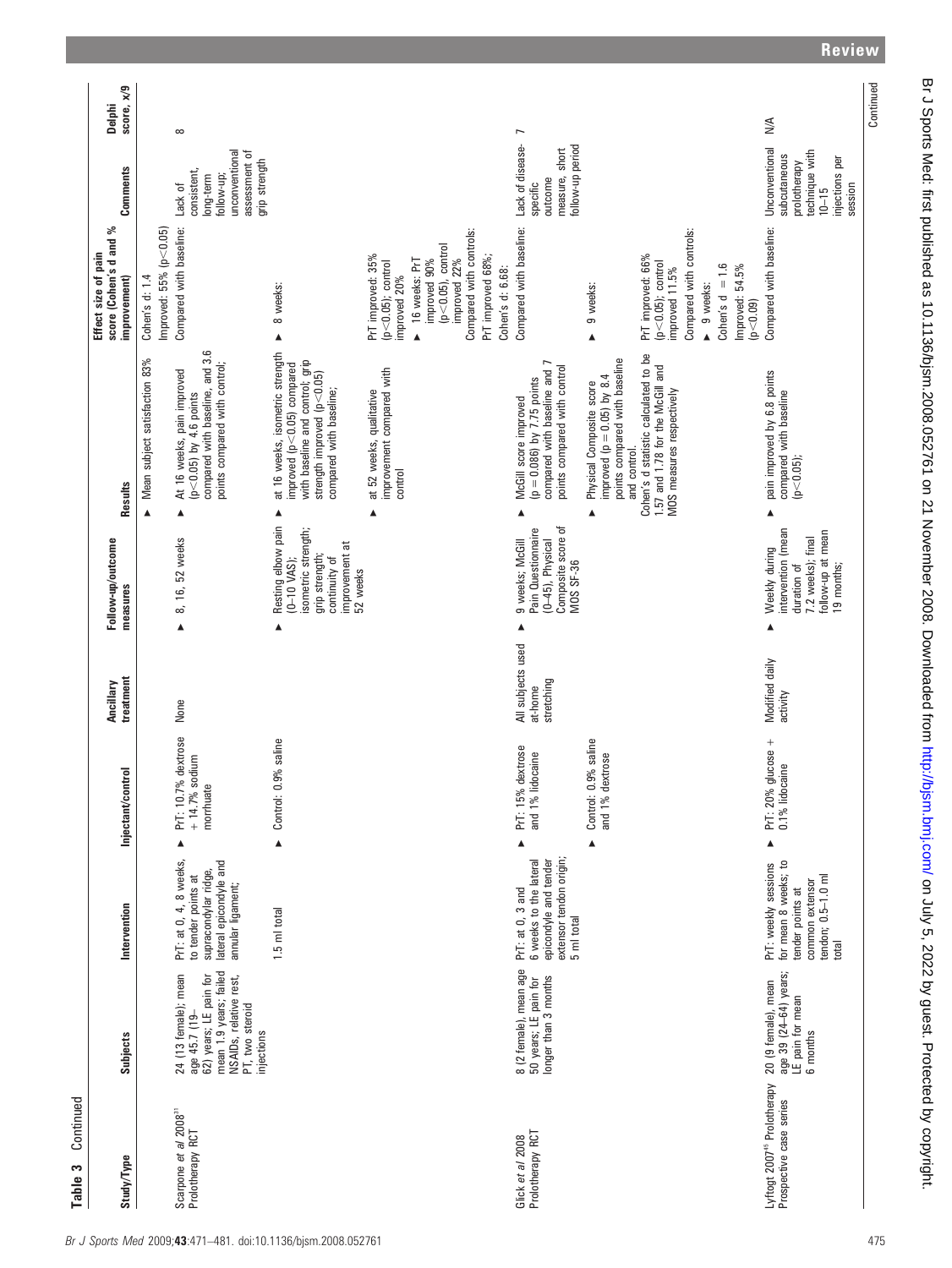| Continued<br>Table 3                                                                  |                                                                                                                                        |                                                                                                                              |                                                                          |                                                                                                |                                                                                                                                                                       |                  |                                                                                         |                                                                     |                                                                                                                                          |                             |
|---------------------------------------------------------------------------------------|----------------------------------------------------------------------------------------------------------------------------------------|------------------------------------------------------------------------------------------------------------------------------|--------------------------------------------------------------------------|------------------------------------------------------------------------------------------------|-----------------------------------------------------------------------------------------------------------------------------------------------------------------------|------------------|-----------------------------------------------------------------------------------------|---------------------------------------------------------------------|------------------------------------------------------------------------------------------------------------------------------------------|-----------------------------|
| Study/Type                                                                            | <b>Subjects</b>                                                                                                                        | Intervention                                                                                                                 | Injectant/control                                                        | treatment<br>Ancillary                                                                         | Follow-up/outcome<br>measures                                                                                                                                         | <b>Results</b>   |                                                                                         | score (Cohen's d and %<br>Effect size of pain<br>improvement)       | Comments                                                                                                                                 | score, x/9<br><b>Delphi</b> |
|                                                                                       |                                                                                                                                        |                                                                                                                              | $\mathbb{N}^{\mathbb{A}}$<br>Placebo:<br>$\blacktriangle$                |                                                                                                | elbow pain (0-10<br>satisfaction (yes/<br>VAS); subject<br>no)<br>$\blacktriangle$                                                                                    | $\blacktriangle$ | 100% of subjects satisfied                                                              | mean 19 months:<br>$\blacktriangle$                                 |                                                                                                                                          |                             |
|                                                                                       |                                                                                                                                        |                                                                                                                              |                                                                          |                                                                                                |                                                                                                                                                                       |                  |                                                                                         | Improved: $94\%$ (p<0.05)<br>Cohen's d: N/A                         |                                                                                                                                          |                             |
| Autologous Whole Blood<br>Prospective case series<br>Edwards et al 2003 <sup>47</sup> | 28 (14 female); LE pain<br>conservative therapies<br>for at least 3 months;<br>failed two or more                                      | 12 weeks; to extensor<br>AWB: at 0, 6 weeks,<br>carpi radialis brevis;<br>and optional at<br>2 ml total                      | 2% lidocaine or 0.5%<br>autologous blood +<br>AWB: whole<br>bupivacaine; | motion restriction,<br>then 3 weeks of<br>3 weeks of<br>400 splint;<br>stretching<br>exercises | Every 6 weeks for<br>at least 26 weeks<br>$9.5$ months);<br>(mean<br>$\blacktriangle$                                                                                 | ▲                | pain improved by 5.5 points by a<br>mean of 3 weeks after last<br>injection.            | Compared with baseline:                                             | case series; no<br>comparisons<br>Prospective<br>statistical<br>reported                                                                 | $\frac{4}{\sqrt{2}}$        |
|                                                                                       |                                                                                                                                        |                                                                                                                              | N/A<br>control:<br>$\blacktriangle$                                      |                                                                                                | VAS); Nirschl scale<br>pain at rest (0-10<br>$(1 - 7)$<br>$\blacktriangle$                                                                                            | ▲                | Nirschl scale improved by 4.5<br>points by a mean of 3 weeks<br>after last injection    | after first injection:<br>$\blacktriangle$                          |                                                                                                                                          |                             |
|                                                                                       |                                                                                                                                        |                                                                                                                              |                                                                          |                                                                                                |                                                                                                                                                                       |                  |                                                                                         | • after second<br>Improved: 40%<br>Cohen's d: 1.7<br>$[p < 0.05)$ ; |                                                                                                                                          |                             |
|                                                                                       |                                                                                                                                        |                                                                                                                              |                                                                          |                                                                                                |                                                                                                                                                                       |                  |                                                                                         | Improved: $88\%$ (p<0.05)<br>Cohen's d: 3.0<br>injection:           |                                                                                                                                          |                             |
| Autologous Whole Blood<br>Prospective case series<br>Connell et al 2006 <sup>33</sup> | mean 13.8 months;<br>failed each of: rest, PT,<br>35 (12 female); mean<br>62) years; LE pain for<br>steroid injection<br>age 40.9 (26- | AWB: 0, 4 weeks, and<br>U/S-guided, to area of<br>optional at 8 weeks;<br>maximal structural<br>discontinuity; 2 ml<br>total | AWB: autologous<br>whole blood;<br>▲                                     |                                                                                                | 4, 26 weeks<br>$\blacktriangle$                                                                                                                                       | $\blacktriangle$ | Pain: median score 9, 6 and 0 at<br>baseline, 4 and 26 weeks,<br>respectively;          | *Compared with<br>baseline:                                         | raw data, mean<br>comparisons for<br>outcomes not<br>some of the<br>case series;<br>Prospective<br>scores and<br>statistical<br>provided | $\mathbb{N}^{\mathbb{A}}$   |
|                                                                                       |                                                                                                                                        |                                                                                                                              | $\mathbb{N}^{\mathbb{A}}$<br>▶ Control:                                  |                                                                                                | hypoechogenicity,<br>pain (0-10 VAS);<br>tendon thickness,<br>7); U/S-assessed<br>Nirschl scale (1-<br>satisfaction (yes/<br>neovascularity;<br>treatment<br>no)<br>▲ |                  | Nirschl scale: median score 6, 4<br>and 0 at baseline, 4 and<br>26 weeks, respectively; | 4 weeks:<br>$\blacktriangle$                                        |                                                                                                                                          |                             |
|                                                                                       |                                                                                                                                        |                                                                                                                              |                                                                          |                                                                                                |                                                                                                                                                                       | $\blacktriangle$ | U/S: mean tendon thickness,<br>neovascularity improved<br>hypoechogenicity and          | Cohen's d: 0.68;                                                    |                                                                                                                                          |                             |
|                                                                                       |                                                                                                                                        |                                                                                                                              |                                                                          |                                                                                                |                                                                                                                                                                       | ▲                | (p <0.001)<br>91% of subjects satisfied                                                 | Cohen's d: 0.72<br>> 26 weeks:                                      |                                                                                                                                          |                             |
|                                                                                       |                                                                                                                                        |                                                                                                                              |                                                                          |                                                                                                |                                                                                                                                                                       |                  |                                                                                         |                                                                     |                                                                                                                                          | Continued                   |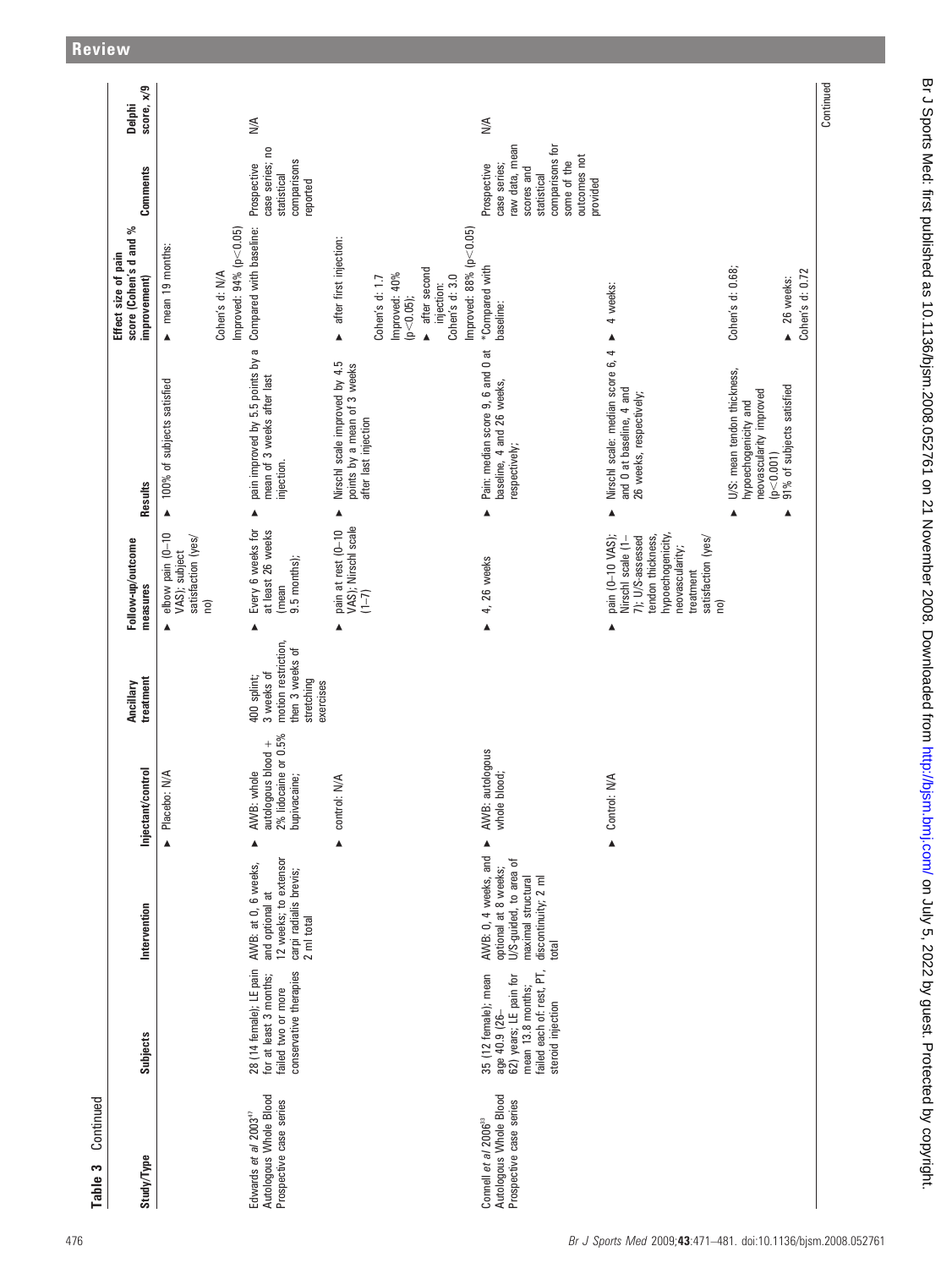| Continued<br>Table 3                                                                               |                                                                                                                                                                                                                                                    |                                                                                                                                                                                       |                                                                                   |                                                                                                                      |                                                                                                                      |                                                                                                                                                                                                                  | Effect size of pain                                         |                                                                                                                                                                                                         |                           |
|----------------------------------------------------------------------------------------------------|----------------------------------------------------------------------------------------------------------------------------------------------------------------------------------------------------------------------------------------------------|---------------------------------------------------------------------------------------------------------------------------------------------------------------------------------------|-----------------------------------------------------------------------------------|----------------------------------------------------------------------------------------------------------------------|----------------------------------------------------------------------------------------------------------------------|------------------------------------------------------------------------------------------------------------------------------------------------------------------------------------------------------------------|-------------------------------------------------------------|---------------------------------------------------------------------------------------------------------------------------------------------------------------------------------------------------------|---------------------------|
| Study/Type                                                                                         | <b>Subjects</b>                                                                                                                                                                                                                                    | Intervention                                                                                                                                                                          | Injectant/control                                                                 | treatment<br>Ancillary                                                                                               | Follow-up/outcome<br>measures                                                                                        | Results                                                                                                                                                                                                          | score (Cohen's d and %<br>improvement)                      | Comments                                                                                                                                                                                                | score, x/9<br>Delphi      |
| Autologous Whole Blood<br>Prospective case series<br>Gani et al 2007 <sup>46</sup>                 | age 34 (21-54) years;<br>26 (16 female); mean<br>LĒ pain for mean<br>2.1 years; failed rest,<br>modification, steroid<br>NSAID <sub>s</sub> , activity<br>injection                                                                                | AWB: at 0 weeks, and<br>optional at 6 weeks                                                                                                                                           | autologous blood;<br>AWB: whole                                                   | Sling for 1 week,<br>heavy lifting for<br>then rest and<br>exercises; no<br>stretching<br>3 weeks                    | Weekly, up until<br>35 weeks on<br>average;<br>$\blacktriangle$                                                      | 2.1<br>Pain improved (p<0.05) by<br>points at 35 weeks;<br>$\blacktriangle$                                                                                                                                      | Compared with baseline:                                     | case series;<br>Prospective                                                                                                                                                                             | $\mathbb{N}^{\mathbb{A}}$ |
|                                                                                                    |                                                                                                                                                                                                                                                    |                                                                                                                                                                                       | N/A<br>control:<br>$\blacktriangle$                                               |                                                                                                                      |                                                                                                                      | Nirschl scale improved (p<0.05)<br>from mean score 5.5 to 2.1 at<br>35 weeks<br>▲                                                                                                                                | after up to two<br>Cohen's d: N/A<br>injections:<br>▲       | Likert scale as<br>unconventional<br>outcome<br>primary                                                                                                                                                 |                           |
|                                                                                                    |                                                                                                                                                                                                                                                    |                                                                                                                                                                                       |                                                                                   |                                                                                                                      |                                                                                                                      |                                                                                                                                                                                                                  | Improved: $64\%$ (p<0.05)                                   |                                                                                                                                                                                                         |                           |
| randomised controlled trial<br>Mishra <i>et al</i> 2006 <sup>36</sup><br>Platelet-Rich Plasma non- | 48.1 years, LE pain for<br>mean 15.3 months;<br>mean age 42 years, LE<br>NSAIDs, PT, bracing,<br>five control subjects:<br>subjects: mean age<br>11.8 months; failed<br>20 adults; 15 PRP<br>steroid injection<br>one or more of:<br>pain for mean | $\blacktriangle$<br>PRP: single injection at<br>0 weeks                                                                                                                               | million platelets per<br>approximately 3.3<br>treatment session<br>8.4<br>PRP: pH | 2 weeks, then<br>strengthening<br>exercises for<br>for 2 weeks<br>programme<br>Stretching<br>exercise<br>formal<br>▲ | 8, 26, 108 weeks;<br>$\blacktriangle$                                                                                | $(p<0.05)$ by 33 points compared<br>points at 8, 26 and 108 weeks,<br>with control; compared with<br>$(p < 0.05)$ by 47, 71 and 80<br>At 8 weeks, pain improved<br>baseline, pain improved<br>respectively;<br>▲ | Compared with baseline:                                     | design; three of<br>groups; 108 -<br>injected local<br>used in both<br>week Mayo<br>subjects left<br>anaesthesia<br>randomised<br>five control<br>8 weeks;<br>score not<br>study at<br>reported<br>Non- | 5                         |
|                                                                                                    |                                                                                                                                                                                                                                                    |                                                                                                                                                                                       | bupivacaine<br>+ adrenaline<br>Control:<br>$\blacktriangle$                       |                                                                                                                      | exertional pain (0-<br>Index; % subjects<br>100 VAS); Mayo<br>satisfied with<br>Performance<br>therapy<br>Elbow<br>▲ |                                                                                                                                                                                                                  | 8 weeks:<br>$\blacktriangle$                                |                                                                                                                                                                                                         |                           |
|                                                                                                    |                                                                                                                                                                                                                                                    |                                                                                                                                                                                       |                                                                                   |                                                                                                                      |                                                                                                                      | 93% of subjects satisfied<br>$\blacktriangle$                                                                                                                                                                    | Cohen's d: N/A<br>Improved: 60%<br>$(p < 0.05)$ ;           |                                                                                                                                                                                                         |                           |
|                                                                                                    |                                                                                                                                                                                                                                                    |                                                                                                                                                                                       |                                                                                   |                                                                                                                      |                                                                                                                      |                                                                                                                                                                                                                  | > 27 weeks:                                                 |                                                                                                                                                                                                         |                           |
|                                                                                                    |                                                                                                                                                                                                                                                    |                                                                                                                                                                                       |                                                                                   |                                                                                                                      |                                                                                                                      |                                                                                                                                                                                                                  | Cohen's d: ; N/A                                            |                                                                                                                                                                                                         |                           |
|                                                                                                    |                                                                                                                                                                                                                                                    |                                                                                                                                                                                       |                                                                                   |                                                                                                                      |                                                                                                                      |                                                                                                                                                                                                                  | Improved: $81\%$ (p<0.05)                                   |                                                                                                                                                                                                         |                           |
|                                                                                                    |                                                                                                                                                                                                                                                    |                                                                                                                                                                                       |                                                                                   |                                                                                                                      |                                                                                                                      |                                                                                                                                                                                                                  | Compared with controls:<br>8 weeks: N/A<br>$\blacktriangle$ |                                                                                                                                                                                                         |                           |
| scale                                                                                              | Results reported for a final follow-up unless stated otherwise.                                                                                                                                                                                    | AVVB, autologous whole blood; LE, lateral epicondylosis; N/A, not applicable; NSAIDs, non-<br>*Median scores reported, per cent change therefore not calculated; Cohen's d calculated |                                                                                   | using reported Z statistic.                                                                                          |                                                                                                                      | steroidal anti-inflammatory drugs; Pdl, polidocanol; PRP, platelet-rich plasma; PrT, prolotherapy; PT, physical therapy; U/S, ultrasound; VAS, visual analogue                                                   |                                                             |                                                                                                                                                                                                         |                           |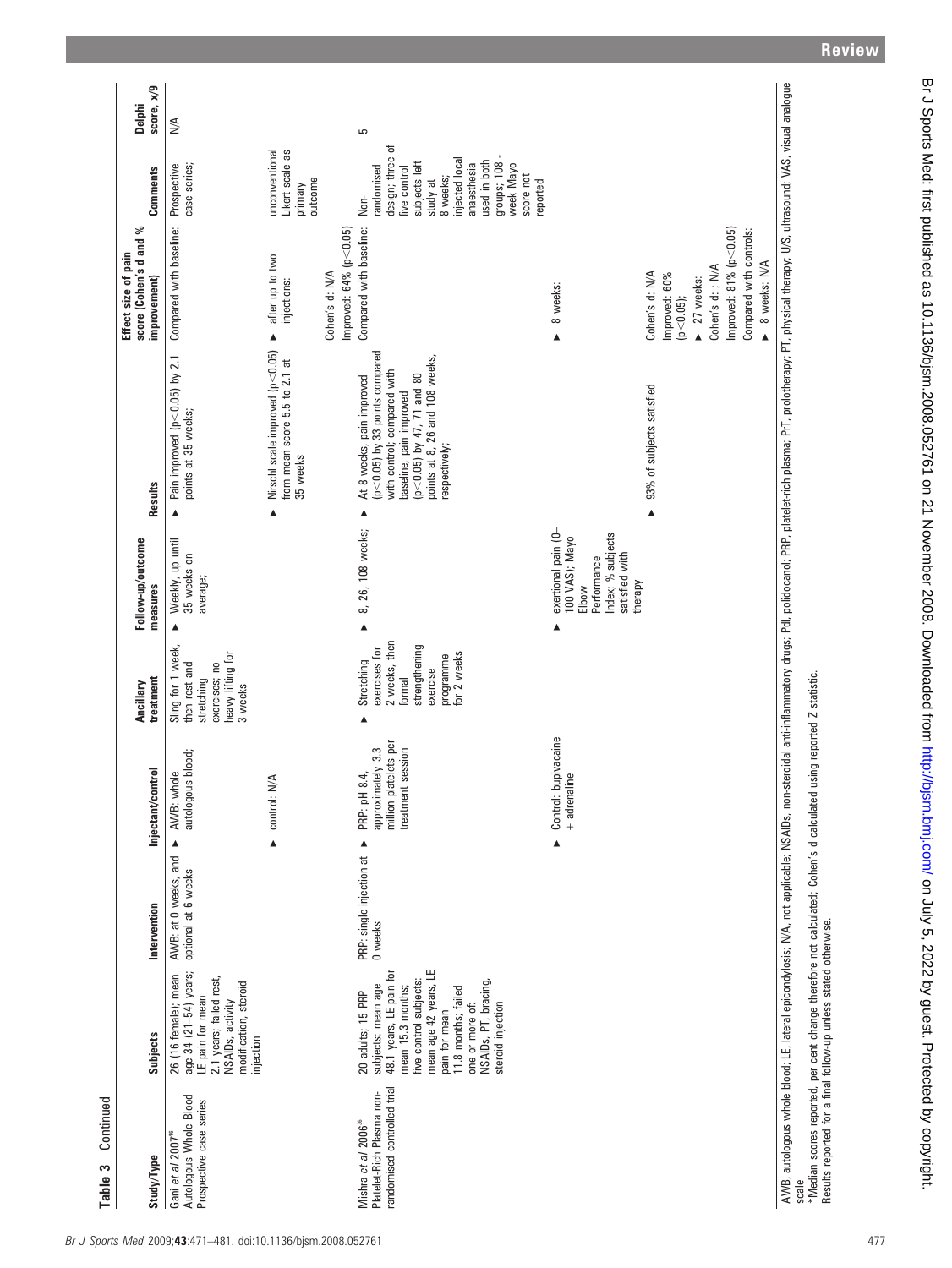| assessed papers<br>Table 4 |                     | Comparison of the Strength of Evidence Taxonomy (SORT) recommendation <sup>42</sup> and methodological considerations for each injection therapy when used to treat lateral epicondylosis, as practised in |                                                                                                                                                                                                               |                                                                  |                                                                                                                                                                                                                                                                                                  |                                                                                                          |                                                                                     |
|----------------------------|---------------------|------------------------------------------------------------------------------------------------------------------------------------------------------------------------------------------------------------|---------------------------------------------------------------------------------------------------------------------------------------------------------------------------------------------------------------|------------------------------------------------------------------|--------------------------------------------------------------------------------------------------------------------------------------------------------------------------------------------------------------------------------------------------------------------------------------------------|----------------------------------------------------------------------------------------------------------|-------------------------------------------------------------------------------------|
| Injectant                  | SORT recommendation | Anatomical evaluation                                                                                                                                                                                      | Injectant preparation                                                                                                                                                                                         | <b>Added injectants</b>                                          | Injection technique                                                                                                                                                                                                                                                                              | Volume injected                                                                                          | Injection schedule                                                                  |
| Polidocanol                | 28                  | Palpatory exam, U/S and Colour<br>Doppler exam; elbow structures<br>are examined while seated, with<br>arm resting on a table in 70-80<br>degrees of elbow flexion and<br>wrist pronation                  | None; stock polidocanol<br>10 mg/ml solution used                                                                                                                                                             | None                                                             | neovessels, the solution may be<br>nowever, due to the small size of<br>epicondyle. The aim is to inject<br>U/S and Colour Doppler-guided<br>extensor origin at the lateral<br>polidocanol intravascularly;<br>njections at the common<br>delivered perivascularly.                              | using three to five needle<br>$0.4-1.1$ ml; one injection,<br>sticks to ensure coverage<br>of neovessels | One to two injection sessions,<br>approximately 3 months apart                      |
| Autologous Whole<br>Blood  | 30                  | Palpatory exam $\pm$ U/S exam                                                                                                                                                                              | 2 ml autologous whole blood<br>collected at the time of<br>njection                                                                                                                                           | Topical anaesthetic                                              | 47<br>extensor carpi radialis brevis <sup>46</sup><br>injection to undersurface of<br>or area of maximal tendon<br>disruption on U/S exam <sup>33</sup>                                                                                                                                          | Έ<br>$\bar{\sim}$                                                                                        | injection sessions, approximately<br>Study-dependent; one to three<br>1 month apart |
| Platelet-Rich Plasma       | 28                  | Palpatory exam                                                                                                                                                                                             | of whole blood is drawn from<br>anticoagulant, then 20-60 ml<br>Preparation of syringes with<br>Preparation of the injection<br>site with local anaesthetic<br><b>Blood</b> is centrifuged<br>peripheral vein | Proprietary, kit-<br>anticoagulant<br>dependent;                 | using five to seven needle sticks,<br>I cm distal to the origin of the<br>U/S-guided single injection,<br>common extensor tendon                                                                                                                                                                 | 1 ml per cm <sup>2</sup> of involved<br>tissue, up to total of 2-<br>$\overline{3}$ m                    | Single injection session                                                            |
| Prolotherapy               | $\cong$             | Palpatory exam                                                                                                                                                                                             | None; injectant prepared from<br>dextrose and 5% morrhuate<br>stock solution of 50%<br>sodium                                                                                                                 | anaesthetics: lidocaine<br>Saline and topical<br>and sensorcaine | injections per session as well as<br>ligament and tendon structures<br>Injection at tender entheses of<br>specific, determined by exam<br>treatment course are patient-<br>at the lateral epicondyle and<br>supracondylar ridge; precise<br>the number of sessions per<br>location and number of | 0.5 ml per injection, three 3 monthly sessions<br>to five injections per<br>session                      |                                                                                     |
| U/S, ultrasound            |                     |                                                                                                                                                                                                            |                                                                                                                                                                                                               |                                                                  |                                                                                                                                                                                                                                                                                                  |                                                                                                          |                                                                                     |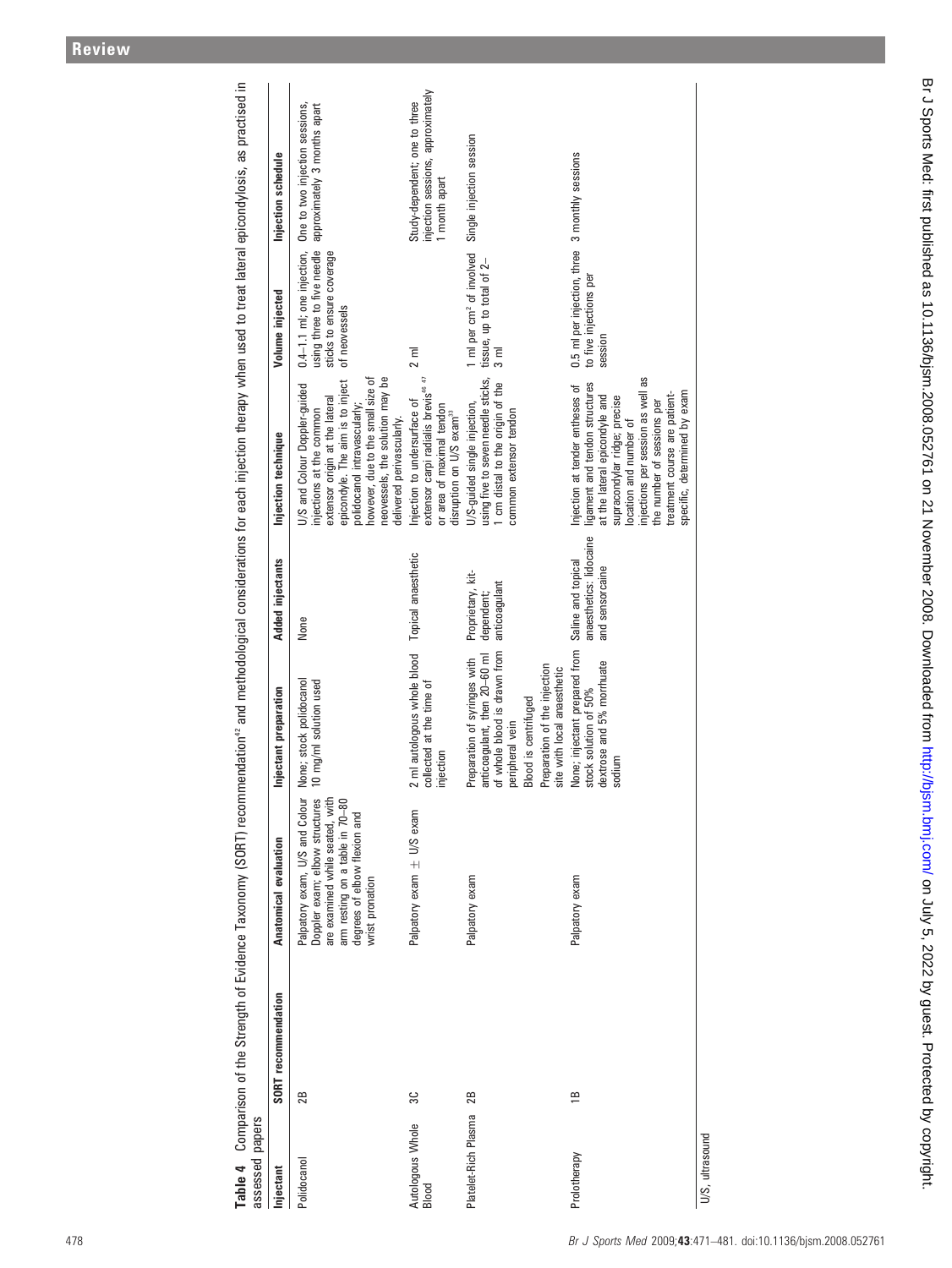and (3) surgery, which, in the author's experience, is rarely required. A similar algorithm has been reported for Achilles tendinopathy.<sup>50</sup>

The ease of clinical application of these techniques varies. Each requires routine medical knowledge of diagnostic, anatomical and joint injection skills. However, the procurement and processing of the injectants, and the required assessment associated with each therapy, vary. For example, polidocanol therapy calls for ultrasound and colour Doppler exam and specialised skills to visualise increased vascularity. PRP therapy requires investment in a centrifuge and blood processing equipment, and corresponding skills. Individual characteristics of the platelet preparation differ slightly between companies based on a number of factors; several reviews are available.<sup>35 37</sup> Prolotherapy has limited start-up costs and is the easiest to implement. However, it may be more labour-intensive; in the reviewed studies, it required three treatment sessions, whereas the other three therapies typically used one or two treatment sessions.

# Theoretical implications

The cause of pain in LE and the precise mechanism of action of the four injectants are unclear. The reviewed studies offer an opportunity to address aspects of both issues. Researchers have suggested that clinical effects of these therapies may in part result from the compressive effects of injected solutions, needle trauma, and irritant effects of blood.25 29 The studies, however, suggest that the ''active'' group injectants themselves provide the majority of therapeutic effects. No significant volumerelated effect of comparison saline or dilute adrenaline injection was found in three RCTs.<sup>31 36 44</sup> Similarity in outcomes in Zeisig et  $al^{25}$  may be explained by the actions of the two solutions: vasosclerosis may have a slightly greater effect on the neurovascular milieu than does temporary vasoconstriction. However, the study design did not allow additional adrenaline injections, so whether polidocanol is more effective than adrenaline for LE remains unclear. Mishra et al found no significant effect from mild preinjection fenestration. It is unclear whether the more active fenestration performed by Connell et al influenced outcomes, as no other study reported such a preinjection procedure.

The notion that these injectants exert a biological effect independent of needle trauma or volume-related effects is consistent with clinical, animal model and in vitro evidence. Recent clinical studies documented that areas of increased vascularity are associated with painful LE,<sup>51</sup> have significant sensory innervation, and are linked with higher concentrations of the pain modulators glutamate and calcitonin gene-related peptide.52 Sclerosing of such structures in Achilles and patellar tendinopathy has also led to reduction in pain.<sup>24 26</sup>

Prolotherapy with dextrose with or without morrhuate sodium has been reported to decrease pain and improve function in a variety of tendinopathies.<sup>30 53 54</sup> The historical hypothesis that prolotherapy causes an inflammatory response leading to reduced tendon and ligament laxity<sup>55</sup> has not been confirmed. Two recent studies did not detect increased inflammation or decreased laxity following prolotherapy in a rat model.<sup>56 57</sup> Morrhuate sodium is in the same chemical class as polidocanol and likely acts as a vascular sclerosant. Animal model data support a biological effect. Rabbit medial collateral ligaments injected with morrhuate sodium were significantly stronger (31%), larger (47%), thicker (28%) and had larger collagen fibre diameter (56%) than saline-injected controls.<sup>58</sup> Rat patellar tendons injected with morrhuate sodium were able to withstand a mean maximal load of 136% of the uninjected

control tendons.59 Hyperosmolar dextrose is also a mild vascular sclerosant, though its potential effect in tendinopathy is not well understood. A hyperosmolar glucose environment has been shown to increase platelet-derived growth factor expression and upregulate multiple mitogenic factors<sup>60-62</sup> that may act as signalling mechanisms in tendon repair. Lyftogt has suggested that neurogenic inflammation<sup>63</sup> may contribute to pain in LE, and that subcutaneous injections of hyperosmolar dextrose target inflamed branches of the posterior antebrachial and medial antebrachial cutaneous nerves (Lyftogt personal communication, 2008). However, neither growth factor nor ''neurosclerotic'' effects have been confirmed in a tendinopathy model.

PRP injections make use of activated platelets which discharge bioactive signalling molecules including three adhesion molecules and seven growth factors. A total of 21 of 28 clinical reports, largely from the maxillo-facial and wound care fields, have reported positive PRP effects on bone and wound healing. However, many studies had a small sample size and used different methods for platelet processing, thereby preventing definitive conclusions.<sup>35</sup> Most PRP-related in vitro and animal model science reports come from the orthopaedic literature on bone healing and report a variety of cellular and growth factor effects of potential importance to tendon healing.35 Studies assessing PRP effects for soft tissue healing showed increased anabolic gene expression in horse flexor tendons<sup>64</sup> and proliferation of tendon cells and production of VEGF.<sup>65 66</sup> Two large animal studies have recently reported improved healing of repaired dog and porcine cruciate ligaments following PRP therapy.<sup>67 68</sup>

## Research implications

Basic science research is needed to elucidate the mechanism of action for each injection therapy. Sufficiently powered clinical trials should evaluate efficacy and effectiveness of each of the therapies compared with eccentric exercise and with each other. Research would benefit from the unification of outcome measures across these studies, which should include clinically relevant, patient-reported and objectively assessed outcomes such as pain, function and disability. Assessment of tissue injury/healing-sensitive biomarkers may enhance our understanding of the processes underlying treatment efficacy.

#### What is already known on this topic

Therapies for lateral epicondylosis and other overuse tendinopathies are varied; none have been found to definitively reduce pain and improve function. Data suggestive of efficacy for prolotherapy, polidocanol, autologous whole blood and plateletrich plasma injections have been reported in limited, pilot-level studies but have not been directly compared.

# What this study adds

This systematic review compares studies assessing prolotherapy, polidocanol, autologous whole blood and platelet-rich plasma injections for a single tendinopathy, lateral epicondylosis. Nine studies document a large effect size for each technique; ''per cent change compared with baseline'' and ''Cohen's d'' ranged from 51% to 94%, and 0.68 to 6.68, respectively.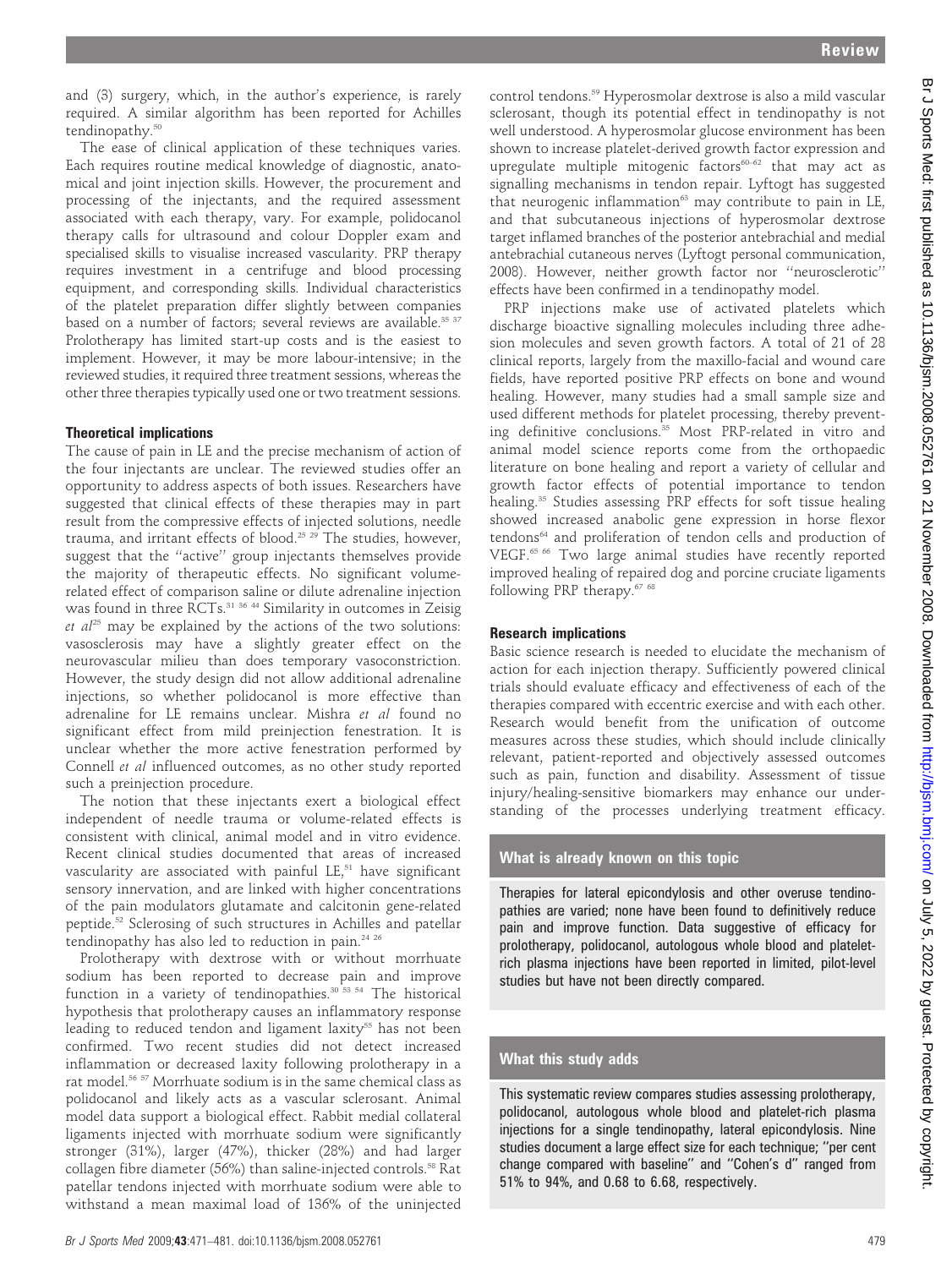Existing preliminary data suggest that these injection therapies have a disease-modifying potential; therefore, imaging studies, such as MRI and/or ultrasound with colour Doppler, may also be useful in addressing the mechanisms by which these agents promote healing. Whether results can be generalised across different patient populations (e.g. athletes and occupational workers) remains an important question to be answered. Larger studies assessing PRP, prolotherapy and autologous stem cell injection for LE are currently in progress (personal communication: Allan Mishra, Ron Glick and David Connell).

## **CONCLUSIONS**

Existing data for prolotherapy, polidocanol, autologous whole blood and PRP injection therapies for refractory LE suggest effectiveness, but are limited by lack of large definitive trials. These therapies appear safe and effective when performed by an experienced clinician. Positive results have been reported in case series and non-randomised and randomised studies with LE from a variety of sport and work-related causes. Future studies using validated clinical measures, and radiological, biomechanical and tissue injury/healing-responsive biomarkers, as secondary outcome measures are needed to determine whether these injection techniques can play a definitive role in a cure for LE and other tendinopathies.

Acknowledgements: Leslie Christensen, MA-LIS, AHIP, Medical Librarian, St. Mary's Hospital Medical Center, for assistance with design and implementation of the search strategy for this study.

**Competing interests:** DC Massachusetts is a consultant and lecturer for Harvest Technologies of Plymouth, MA, USA, a manufacturer of centrifuge and ancillary equipment for platelet-rich plasma injection therapy. Harvest itself had no direct or indirect role in the production of this manuscript. No other co-author reports any conflict of interest.

#### REFERENCES

- Verhar J. Tennis elbow: anatomical, epidemiological and therapeutic aspects. Int Orthop 1994;18:263–7.
- 2. Hamilton P. The prevalence of humeral epicondylitis: a survey in general practice. J R Coll Gen Pract 1986;36:464–5.
- 3. Kivi P. The etiology and conservative treatment of lateral epicondylitis. Scand J Rehabil Med 1983;15:37–41.
- 4. Ono Y, Nakamura R, Shimaoka M, et al. Epicondylitis among cooks in nursery schools. Occup Environ Med 1998;55:172-9.
- 5. Ritz BR. Humeral epicondylitis among gas and waterworks employees. Scand J Work Environ Health 1995;21:478–86.
- 6. Hudak PL, Cole D, Haines T. Understanding prognosis to improve rehabilitation: Example of lateral elbow pain. Arch Phys Med Rehabil 1996;77:586–93.
- 7. Murtaugh JE. Tennis elbow. Aust Fam Phys 1988;17:90-5.
- 8. **Maffulli N,** Khan KM, Kuddu G. Overuse tendon conditions: Time to change a confusing terminology. Arthroscopy 1998;14:840-3.
- 9. Khan KM, Cook JL, Kannus P, et al. Time to abandon the 'tendinitis' myth. BMJ 2002;324:626–7.
- 10. Potter HG, Hannafin JA, Morwessel RM. Lateral epicondylitis: Correlation of MR imaging, surgical and histopathological findings. Radiology 1995;196:43-6.
- 11. Stasinapoulos D, Johnson MI. 'Lateral elbow tendinopathy' is the most appropriate diagnostic term for the condition commonly referred to as lateral epicondylitis. Medical Hypotheses 2006;67:1399–1401.
- 12. **Kraushaar BS.** Nirschl RP. Tendinitis of the elbow (tennis elbow). Clinical features of histological, immunohistological, and electron microscopy studies. J Bone Joint Surg 1999;81-A:269–78.
- 13. Rees JD, Wilson AM, Wolman RL. Current concepts in the management of tendon disorders. Rheumatology 2006;45:508-21.
- 14. Bisset L, Paungmali A, Vicenzino B, et al. A systematic review and meta-analysis of clinical trials on physical interventions for lateral epicondylalgia. Br J Sports Med 2005;39:411–22.
- 15. Bisset L, Beller E, Jull G, et al. Mobilization with movement and exercise, corticosteroid injection or wait and see. BMJ 2006;333:939.
- 16. Croiser JL, Foidart-Dessalle M, Tinant F, et al. An isokinetic eccentric program for the management of chronic lateral epicondylar tendinopathy. Br J Sports Med 2007;41:269–75.
- 17. Buchbinder R, Green S, White M, et al. Shock wave therapy for lateral elbow pain. Cochrane Database Syst Rev 2005;(4):CD003524.
- 18. Smidt N, van der Windt DA, Assendelft WJ, et al. Corticosteroid injections, physiotherapy, or a wait-and-see policy for lateral epicondylitis: a randomised controlled trial. Lancet 2002;359:657–62.
- 19. Struijs PA, Smidt N, Arola H, et al. Orthotic devices for the treatment of tennis elbow. Cochrane Database Syst Rev. 2002;(1):CD001821.
- 20. **Alfredson H,** Ohberg L, Forsgren S. Is vasculo-neural ingrowth the cause of pain in chronic Achilles tendinosis? An investigation using ultrasonography and colour Doppler, immunohistochemistry, and diagnostic injections. Knee Surg Sports Traumatol Arthrosc 2003;11:334–8.
- 21. **Alfredson H,** Ohberg L. Neovascularisation in chronic painful patellar tendinosispromising results after sclerosing neovessels outside the tendon challenge the need for surgery. Knee Surg Sports Traumatol Arthrosc 2005;13:74–80.
- 22. Scott A, Cook JL, Hart DA, et al. Tenocyte responses to mechanical loading in vivo. Arthritis and Rheumatism 2007;56:871-81.
- 23. **Zeisig E,** Fahlström M, Ohberg L, et al. A 2-year sonographic follow-up after intratendinous injection therapy in patients with tennis elbow. Br J Sports Med Published Online First: 29 July 2008. doi:10.1136/bjsm.2008.049874.
- Hoksrud A, Ohberg L, Alfredson H, et al. Ultrasound-guided sclerosis of neovessels in painful chronic patellar tendinopathy. Am J Sports Med 2006;34:1738-46.
- 25. Zeisig E, Fahlström M, Ohberg L, Alfredson H. Pain relief after intratendinous injections in patients with Tennis elbow - results of a randomised study. Br J Sports Med 2008;42:267–71.
- 26. Alfredson H, Ohberg L. Sclerosing injections to areas of neovascularization reduce pain in chronic Achilles tendinopathy: a double-blind randomised trial. Knee Surg Sports Traumatol Arthrosc 2005;13:338-44.
- Schultz L. A treatment for subluxation of the temporomandibular joint. JAMA 1937;109:1032–5.
- 28. Dagenais S, Ogunseitan O, Haldeman S, et al. Side effects and adverse events related to intraligamentous injection of sclerosing solutions (prolotherapy) for back and neck pain: a survey of practitioners. Arch Phys Med Rehabil 2006;87:909–13.
- 29. Rabago D, Best T, Beamsly M, et al. A systematic review of prolotherapy for chronic musculoskeletal pain. Clin J Sports Med 2005:15:376-80.
- 30. Topol GA, Reeves KD, Hassanein KM. Efficacy of dextrose prolotherapy in elite male kicking-sport athletes with groin pain. Arch Phys Rehabil 2005;86:697-702.
- 31. Scarpone M, Rabago D, Zgierska A, et al. The efficacy of prolotherapy for lateral epicondylosis: a pilot study. Clin J Sports Med 2008;18:248-54.
- 32. Suresh SPS, Ali KE, Jones H, et al. Medial epicondylitis: is ultrasound-guided autologous blood injection an effective treatment? Br J Sports Med 2006;40:935-9.
- 33. **Connell DA,** Ali KE, Ahmad M, et al. Ultrasound-guided autologous blood injection for tennis elbow. Skeletal Radiol 2006;35:371–7.
- 34. Lee TG, Ahmad TS. Intralesional autologous blood injection compared to corticosteroid injection for treatment of chronic plantar fasciitis. A prospective, randomized, controlled trial. Foot Ankle Int 2007;28:984–90.
- 35. Everts PAM, Knape JTA, Weibrich GW, et al. Platelet-rich plasma and platelet gel: A review. JECT 2006;38:174–87.
- 36. Mishra A, Pavelko T. Treatment of chronic elbow tendinosis with buffered plateletrich plasma. Am J Sports Med 2006;34:1774-8.
- 37. Gamradt SC, Rodeo SA, Warren RF. Platelet-rich plasma in rotator cuff repair. Techniques in Orthopedics 2007;22:26–33.
- 38. Randelli PS, Arrigoni P, Cabitza P, et al. Autologous platelet rich plasma for arthroscopic rotator cuff repair. A pilot study. Disabil Rehabil 2008;19:1–6.
- 39. Barrett B. Datasheet for Assessing Randomized Trials (DART). http://www.fammed. wisc.edu/wurss/1999.
- 40. Verhagen AP, DeVet HCW, DeBie RA, et al. The Delphi List: A criteria list for quality assessment of randomized trials conducting reviews developed by Delphi consensus. JCE 1998;51:1235–41.
- 41. Pallant J. SPSS Survival Manual: A Step by Step Guide to Data Analysis Using SPSS. Allen & Unwin, 2007.
- 42. Ebell MH, Siwek J, Weiss BD, et al. Strength of recommendation taxonomy (SORT): a patient-centered approach to grading evidence in the medical literature. Am Fam Physician 2004;69:548–56.
- 43. **Zeisig E,** Ohberg L, Alfredson H. Sclerosing polidocanol injections in chronic painful elbow-promising results in a pilot study. Knee Surg Sports Traumatol Arthrosc 2006;14:1218–24.
- Glick RM. Prolotherapy for the treatment of lateral epicondylitis: A double-blind pilot study. North American Research Conference on Complementary and Integrative Medicine; 24–27 May 2006; Edmonton, Canada.
- 45. Lyftogt J. Subcutaneous prolotherapy treatment of refractory knee, shoulder and lateral elbow pain. Australasian Musculoskeletal Med 2007;12:110-12.
- 46. **Gani NU, Butt MF, Dhar SA, et al. Autologous Blood Injection In The Treatment Of** Refractory Tennis Elbow. The Internet Journal of Orthopedic Surgery 2007;5. http:// www.ispub.com/ostia/index.php?xmlFilePath=journals/ijos/vol5n1/tennis.xml
- 47. Edwards SG, Calandruccio JH. Autologous blood injections for refractory lateral epicondylitis. J Hand Surgery Am 2003;28:272-8.
- 48. **Yelland MJ,** Del Mar C, Pirozo S, et al. Prolotherapy injections for chronic low back pain: A systematic review. Spine 2004;29:2126-33.
- 49. **Farrar JT,** Young JP, LaMoreaux L, et al. Clinical importance of changes in chronic pain intensity measured on an 11-point numerical rating scale. Pain 2001;94:149-58.
- 50. **Alfredson H,** Cook JL. A treatment algorithm for managing Achilles tendinopathy: new treatment options. Br J Sports Med 2007;41:211-16.
- 51. **Zeisig E,** Ohberg L, Alfredson H. Extensor origin vascularity related to pain in patients with tennis elbow. Knee Surg Sports Traumatol Arthrosc 2006;14:659–63.